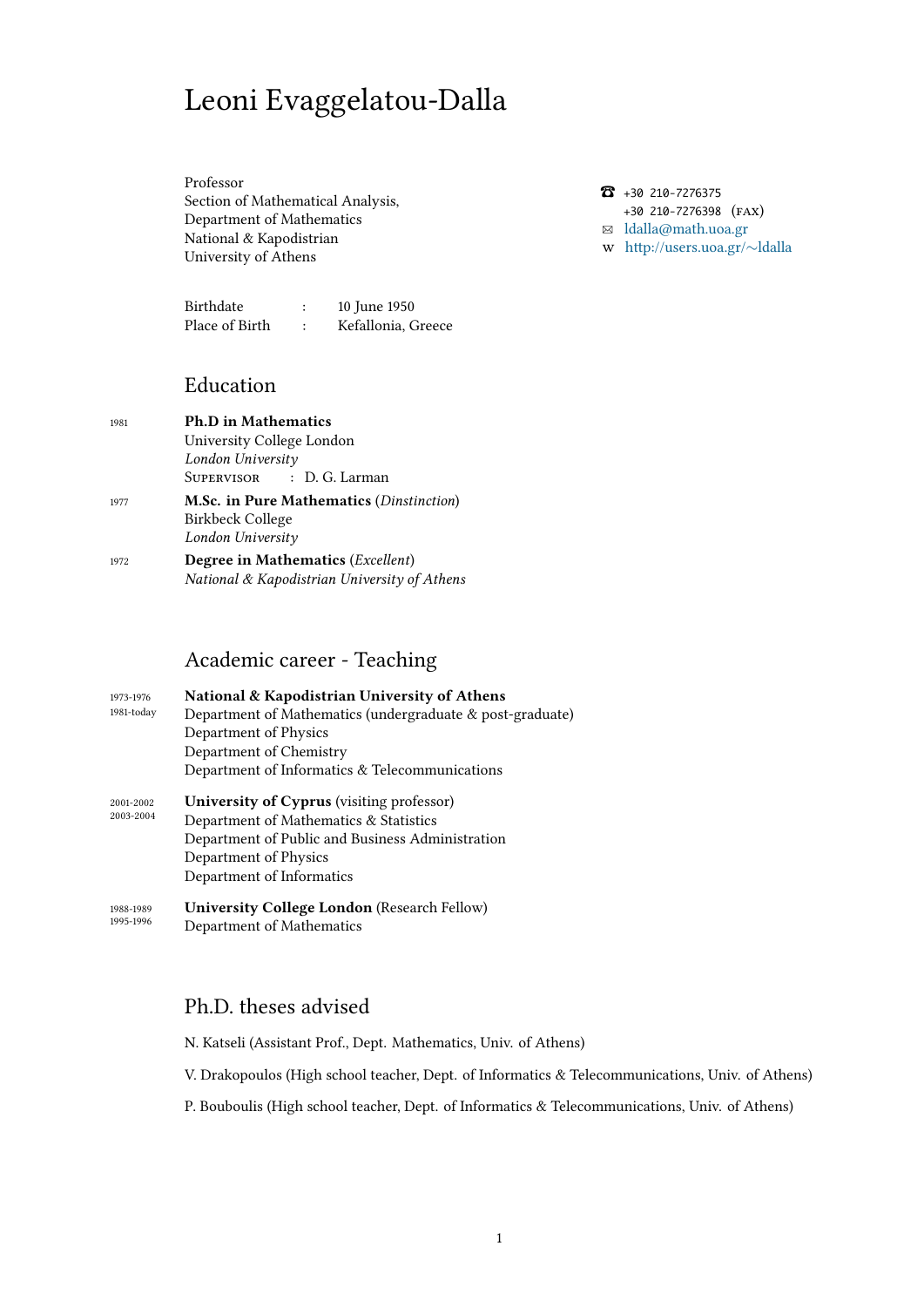#### M.Sc. theses advised

16 M.Sc. theses in graduate programs at "Pure Mathematics", "Applied Mathematics" and "Teaching and Methodology of Mathematics" of the Mathematics Department, Univ. of Athens

#### Publications

#### 1. Peer-reviewed articles

P. Bouboulis, S. Theodoridis, C. Mavroforakis, and **L. Dalla** (2015). Complex support vector machines for regression and quaternary classification. *IEEE Trans. Neural Netw. Learning Syst.* 26 (6), 1260–1274.

P. Bouboulis, **L. Dalla**, and M. Kostaki-Kosta (2007). Construction of smooth fractal surfaces using Hermite fractal interpolation functions. *Bulletin of the Greek Mathematical Society* 54, 179-196.

P. Bouboulis and **L. Dalla** (2007a). Fractal interpolation surfaces derived from fractal interpolation functions. *Journal of Mathematical Analysis and Applications* 336 (2), 919–936.

P. Bouboulis and **L. Dalla** (2007b). Closed fractal interpolation surfaces. *Journal of Mathematical* Analysis and Applications 327 (1), 116-126.

P. Bouboulis and **L. Dalla** (2007c). A general construction of fractal interpolation functions on grids of R *<sup>n</sup>*. *European Journal of Mathematical Analysis and Applications* (4), 449–476.

**L. Dalla** and E. Samiou (2007). Curvarture and *q*-strict convexity. *Beiträge zur Algebra und* Geometrie 48 (1), 83-93.

P. Bouboulis, **L. Dalla**, and V. Drakopoulos (2006a). Construction of recurrent bivariate fractal interpolation surfaces and computation of their box-counting dimension. *Journal of Approximation Theory* **141** (2), 99–117.

P. Bouboulis, **L. Dalla**, and V. Drakopoulos (2006b). Image compression using recurrent bivariate fractal interpolation functions. *International Journal of Bifurcation and Chaos* (7), 2063–2071.

**L. Dalla** and T. Hatziafratis (2006). Strict convexity of sets in analytic terms. *Journal of the* Australian Mathematical Society 81, 49-61.

P. Bouboulis and **L. Dalla** (2005). Hidden variable vector valued fractal interpolation functions. *Fractals* (3), 227–232.

**L. Dalla**, V. Drakopoulos, and M. Prodromou (2003). On the box dimension for a class of nonaffine fractal interpolation functions. *Analysis in Theory and Applications* 19 (3), 220-233.

**L. Dalla** (2002). Bivariate fractal interpolation functions on grids. *Fractals* **10** (1), 53–58.

**L. Dalla** (2001). A note on the Fermat-Torricelli point of a *d*-simplex. *Journal of Geometry* 70, 38–43.

**L. Dalla**, D. G. Larman, P. Mani-Levitska, and C. Zong (2000). The blocking numbers of convex bodies. Discrete & Computational Geometry 24, 267-277.

**L. Dalla** and V. Drakopoulos (1999). On the parameter identification problem in the plane and the polar fractal interpolation functions. *Journal of Approximation Theory* 101, 289-302.

I. Bárány and **L. Dalla** (1997). Few points to generate a convex polytope. *Mathematika* , 325– 331.

**L. Dalla** and N. K. Tamvakis (1996). An isoperimetric inequality in the class of simplicial polytopes. *Mathematica Japonica* 44 (3), 569-572.

**L. Dalla** and D. G. Larman (1990). Volumes of a random polytope in a convex set. *Applied Geometry and Discrete Mathematics*, 175–180.